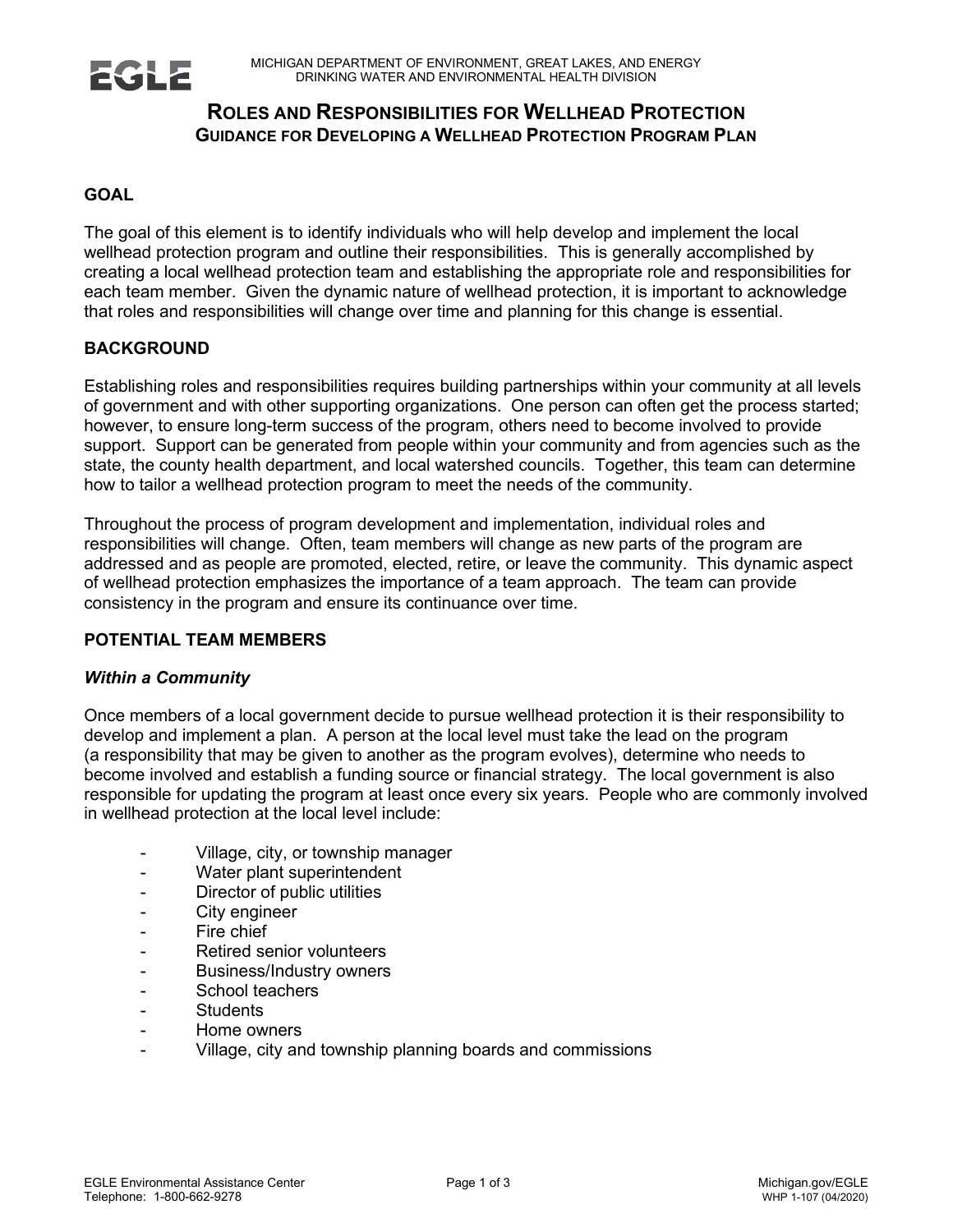### *At the State Level of Government*

The state's responsibility to local governments is to provide technical assistance and guidance during program development and to review and approve programs which meet the state criteria. The state is also responsible for integrating wellhead protection with existing programs which may be modified to support the protection of ground water. For example, it has been required by the Department of Environment, Great Lakes, and Energy, Materials Management Division, that all new underground storage tanks located within a wellhead protection area receive secondary containment. Many additional coordination efforts are currently underway to help local governments more effectively implement their programs. State departments which should be contacted in order to provide assistance include:

- Department of Environment, Great Lakes, and Energy
- Department of Natural Resources
- Department of Agriculture and Rural Development
- Department of Transportation

Please obtain the additional guidance materials for details on specific divisions within each department to contact for more information.

## *At the Regional Level*

Regional agencies can provide a great deal of support to communities beginning wellhead protection. Most agencies have a working knowledge of existing land use and management in their area and are generally interested in providing support to help protect a drinking water supply. Agencies or organizations to consider contacting to support your local wellhead protection program include:

- Neighboring village, city, or township offices
- County health department
- Watershed council
- Regional Council of Governments (SEMCOG, NEMCOG, NWMCOG)
- Natural Resources Conservation Service
- MSU Extension
- Resource Conservation and Development Council
- Universities
- Michigan Townships Association
- Michigan Society of Planning Officials
- Michigan Rural Water Association
- Michigan Section of the American Water Works Association
- Michigan Water Environment Association

### *At the Local Level*

After reviewing this list, local agencies, organizations, or people may come to mind that should be included on the team. Most communities have interested citizens and unique individuals who have lived in the area for years and can contribute greatly to the success of the program. A local team should consist of not less than three people with representation by the public water supply superintendent, the municipality, and representation from at least one of the groups listed above.